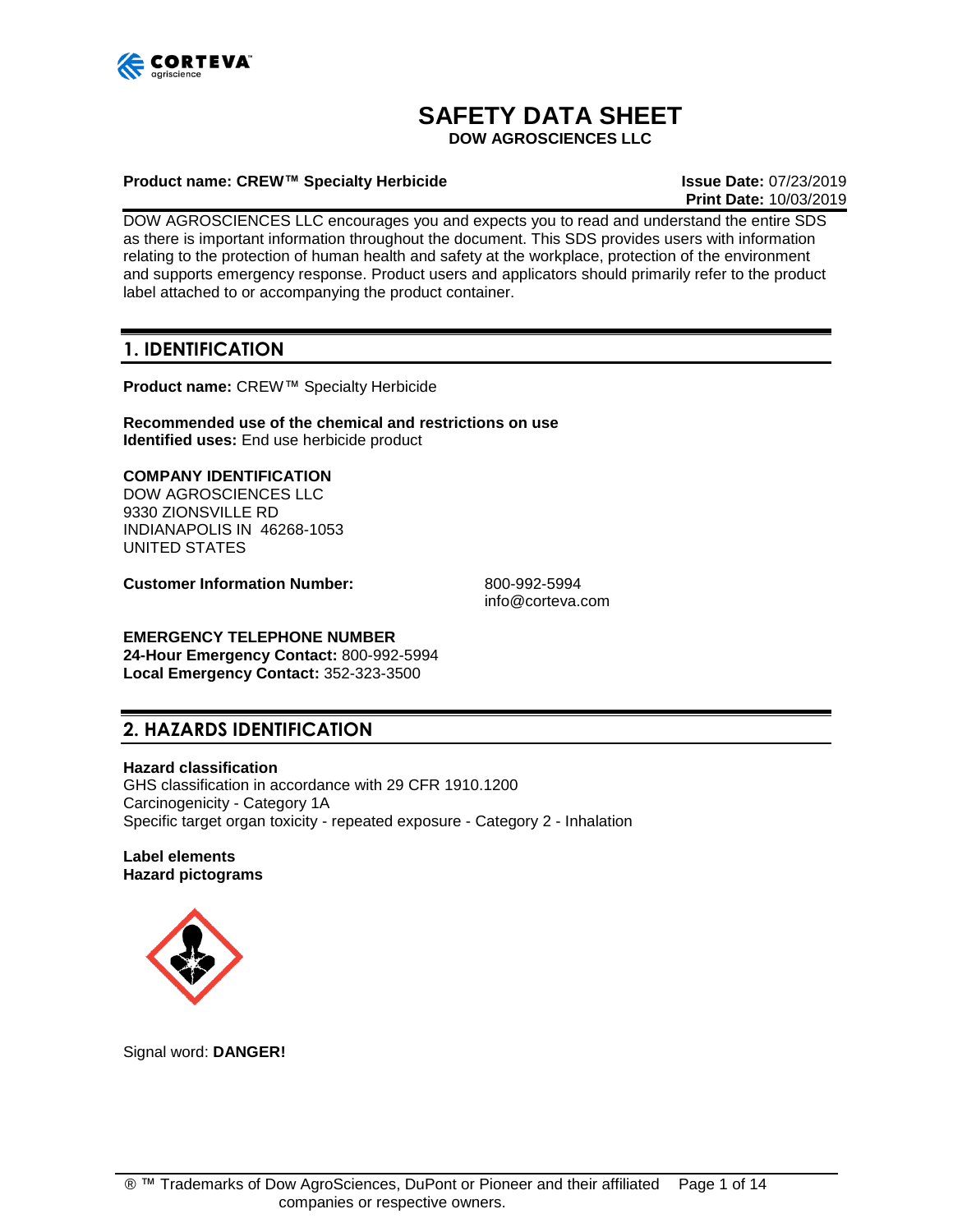#### **Hazards**

May cause cancer. May cause damage to organs (Lungs) through prolonged or repeated exposure if inhaled.

#### **Precautionary statements**

#### **Prevention**

Obtain special instructions before use. Do not handle until all safety precautions have been read and understood. Do not breathe dust/ fume/ gas/ mist/ vapours/ spray. Wear protective gloves/ protective clothing/ eye protection/ face protection.

#### **Response**

IF exposed or concerned: Get medical advice/ attention.

#### **Storage**

Store locked up.

#### **Disposal**

Dispose of contents/ container to an approved waste disposal plant.

#### **Other hazards**

No data available

## **3. COMPOSITION/INFORMATION ON INGREDIENTS**

| <b>Component</b>             | <b>CASRN</b><br><b>Concentration</b> |                           |
|------------------------------|--------------------------------------|---------------------------|
|                              |                                      |                           |
| Isoxaben                     | 82558-50-7                           | 0.5%                      |
| Dithiopyr                    | 97886-45-8                           | 0.25%                     |
| Bentonite                    | 1302-78-9                            | $>= 90.0 - 100.0 %$       |
| Silica, crystalline (quartz) | 14808-60-7                           | $\ge$ 3.0 - < 10.0 % $^*$ |

*Note*

The " \* ", or "asterisk", denotes component is present in the product as a sub-component of a coformulant.

### **4. FIRST AID MEASURES**

## **Description of first aid measures**

#### **General advice:**

First Aid responders should pay attention to self-protection and use the recommended protective clothing (chemical resistant gloves, splash protection). If potential for exposure exists refer to Section 8 for specific personal protective equipment.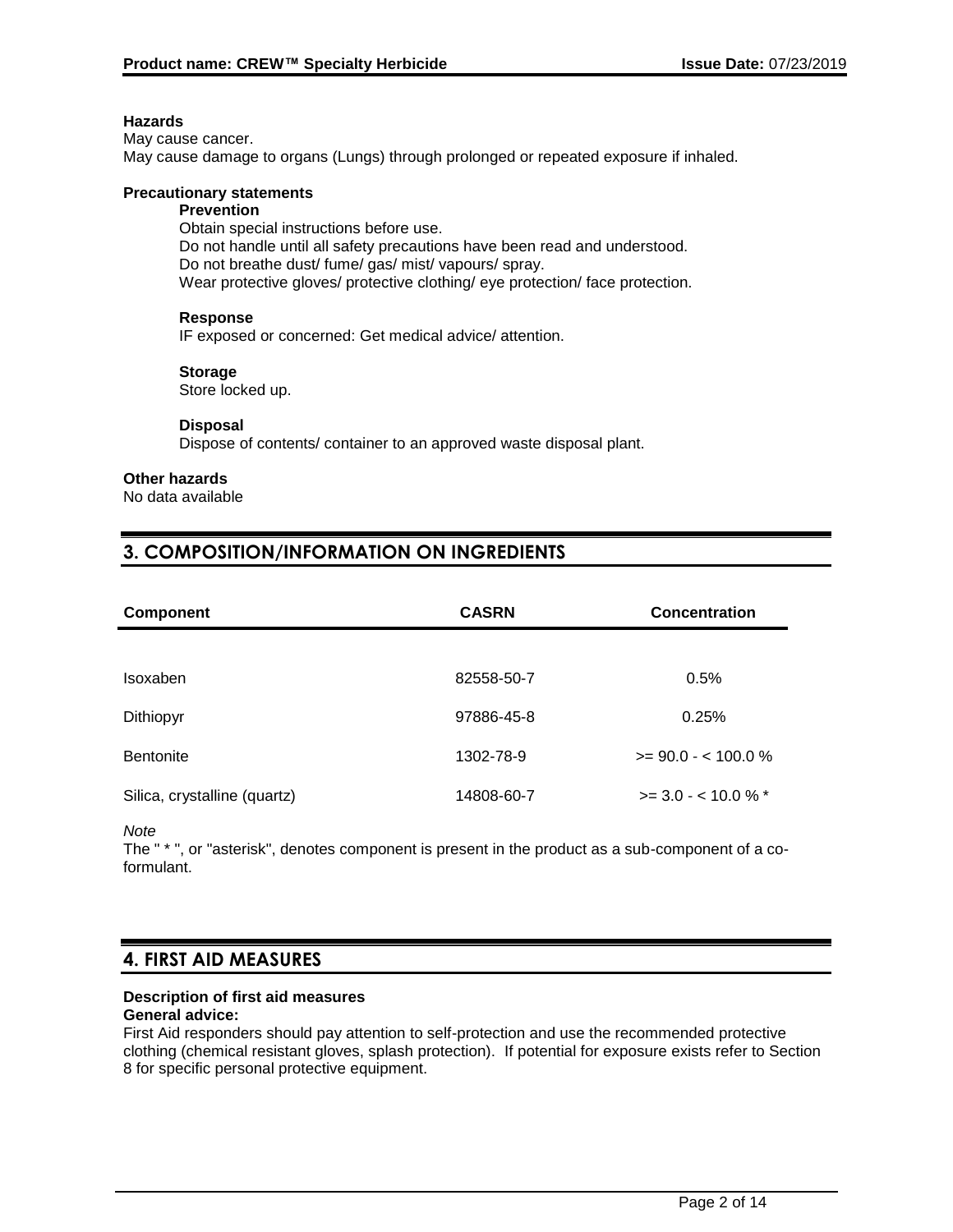**Inhalation:** Move person to fresh air; if effects occur, consult a physician.

**Skin contact:** Wash off with plenty of water.

**Eye contact:** Flush eyes with plenty of water; remove contact lenses after the first 1-2 minutes then continue flushing for several minutes. Only mechanical effects expected. If effects occur, consult a physician, preferably an ophthalmologist.

**Ingestion:** No emergency medical treatment necessary.

#### **Most important symptoms and effects, both acute and delayed:**

Aside from the information found under Description of first aid measures (above) and Indication of immediate medical attention and special treatment needed (below), any additional important symptoms and effects are described in Section 11: Toxicology Information.

#### **Indication of any immediate medical attention and special treatment needed**

**Notes to physician:** No specific antidote. Treatment of exposure should be directed at the control of symptoms and the clinical condition of the patient.

### **5. FIREFIGHTING MEASURES**

**Suitable extinguishing media:** Water spray Alcohol-resistant foam

**Unsuitable extinguishing media:** None known.

#### **Special hazards arising from the substance or mixture**

**Hazardous combustion products:** During a fire, smoke may contain the original material in addition to combustion products of varying composition which may be toxic and/or irritating.

**Unusual Fire and Explosion Hazards:** Exposure to combustion products may be a hazard to health. Do not allow run-off from fire fighting to enter drains or water courses.

#### **Advice for firefighters**

**Fire Fighting Procedures:** Collect contaminated fire extinguishing water separately. This must not be discharged into drains. Fire residues and contaminated fire extinguishing water must be disposed of in accordance with local regulations.

 Remove undamaged containers from fire area if it is safe to do so. Evacuate area. Use extinguishing measures that are appropriate to local circumstances and the surrounding environment. Use water spray to cool unopened containers. Collect contaminated fire extinguishing water separately. This must not be discharged into drains. Fire residues and contaminated fire extinguishing water must be disposed of in accordance with local regulations.

**Special protective equipment for firefighters:** In the event of fire, wear self-contained breathing apparatus. Use personal protective equipment.

### **6. ACCIDENTAL RELEASE MEASURES**

**Personal precautions, protective equipment and emergency procedures:** Avoid dust formation. Avoid breathing dust. Use personal protective equipment. Use appropriate safety equipment. For additional information, refer to Section 8, Exposure Controls and Personal Protection.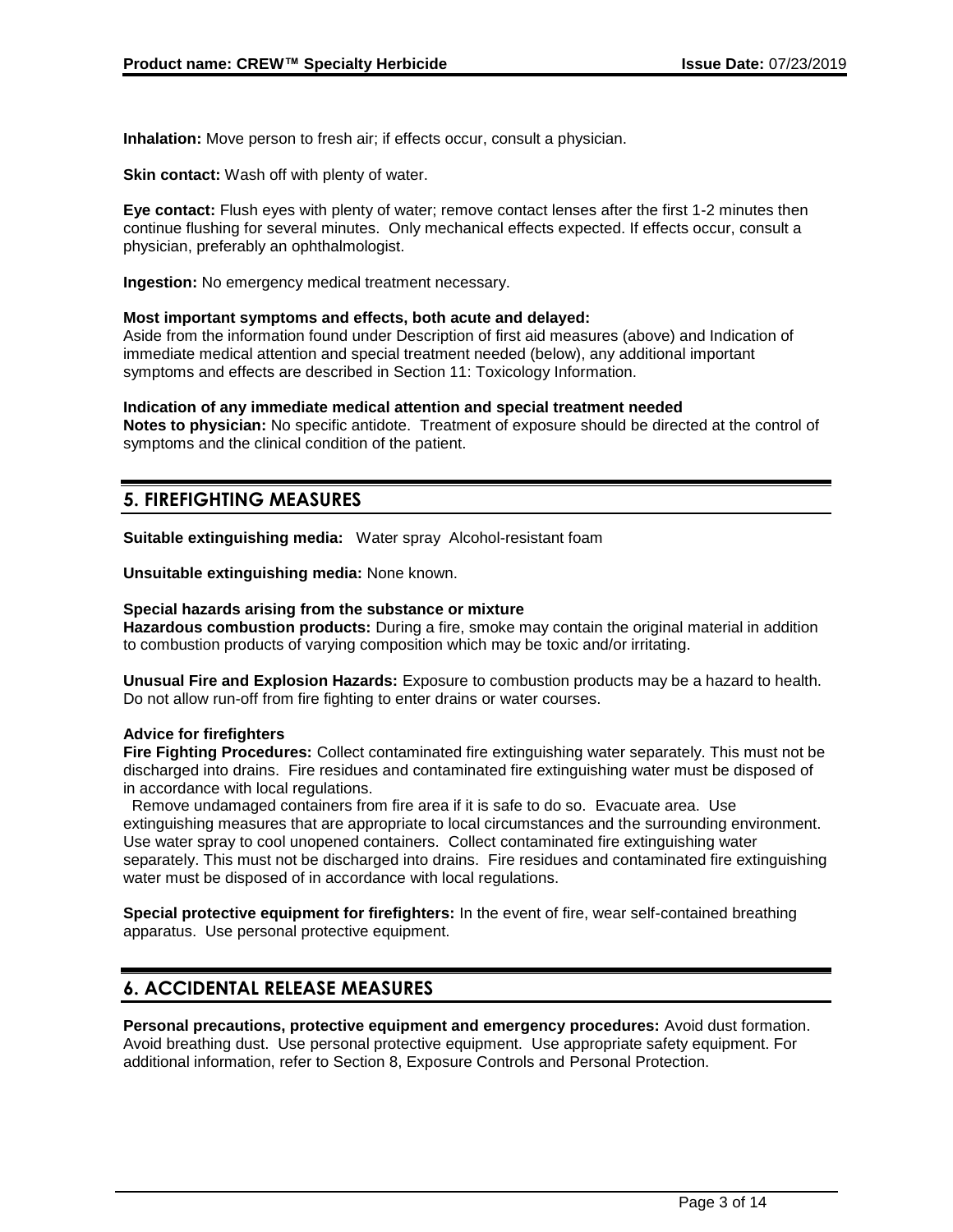**Environmental precautions:** If the product contaminates rivers and lakes or drains inform respective authorities. Discharge into the environment must be avoided. Prevent further leakage or spillage if safe to do so. Retain and dispose of contaminated wash water. Local authorities should be advised if significant spillages cannot be contained. Prevent from entering into soil, ditches, sewers, waterways and/or groundwater. See Section 12, Ecological Information.

**Methods and materials for containment and cleaning up:** Local or national regulations may apply to releases and disposal of this material, as well as those materials and items employed in Pick up and arrange disposal without creating dust. Recovered material should be stored in a vented container. The vent must prevent the ingress of water as further reaction with spilled materials can take place which could lead to overpressurization of the container. Keep in suitable, closed containers for disposal. Sweep up or vacuum up spillage and collect in suitable container for disposal. See Section 13, Disposal Considerations, for additional information.

## **7. HANDLING AND STORAGE**

**Precautions for safe handling:** Do not breathe vapours/dust. Do not smoke. Handle in accordance with good industrial hygiene and safety practice. Avoid exposure - obtain special instructions before use. Smoking, eating and drinking should be prohibited in the application area. Do not get on skin or clothing. Avoid inhalation of vapour or mist. Do not swallow. Avoid contact with skin and eyes. Avoid contact with eyes. Keep container tightly closed. Take care to prevent spills, waste and minimize release to the environment. Use appropriate safety equipment. For additional information, refer to Section 8, Exposure Controls and Personal Protection. Use with local exhaust ventilation.

**Conditions for safe storage:** Store in a closed container. Containers which are opened must be carefully resealed and kept upright to prevent leakage. Keep in properly labelled containers. Store in accordance with the particular national regulations.

Do not store with the following product types: Do not store near acids.. Strong oxidizing agents. Organic peroxides. Explosives. Gases. Unsuitable materials for containers**:** None known.

## **8. EXPOSURE CONTROLS/PERSONAL PROTECTION**

#### **Control parameters**

If exposure limits exist, they are listed below. If no exposure limits are displayed, then no values are applicable.

| Component                    | Regulation   | Type of listing                   | <b>Value/Notation</b>   |
|------------------------------|--------------|-----------------------------------|-------------------------|
| Dithiopyr                    | Dow IHG      | TWA                               | $0.25 \,\mathrm{mg/m3}$ |
| Silica, crystalline (quartz) | OSHA Z-3     | <b>TWA</b> respirable             | $0.05 \,\mathrm{mg/m3}$ |
|                              | <b>ACGIH</b> | <b>TWA Respirable</b><br>fraction | $0.025$ mg/m3, Silica   |
|                              | OSHA Z-1     | <b>TWA Respirable</b><br>dust     | $0.05$ mg/m $3$         |

RECOMMENDATIONS IN THIS SECTION ARE FOR MANUFACTURING, COMMERCIAL BLENDING AND PACKAGING WORKERS. APPLICATORS AND HANDLERS SHOULD SEE THE PRODUCT LABEL FOR PROPER PERSONAL PROTECTIVE EQUIPMENT AND CLOTHING.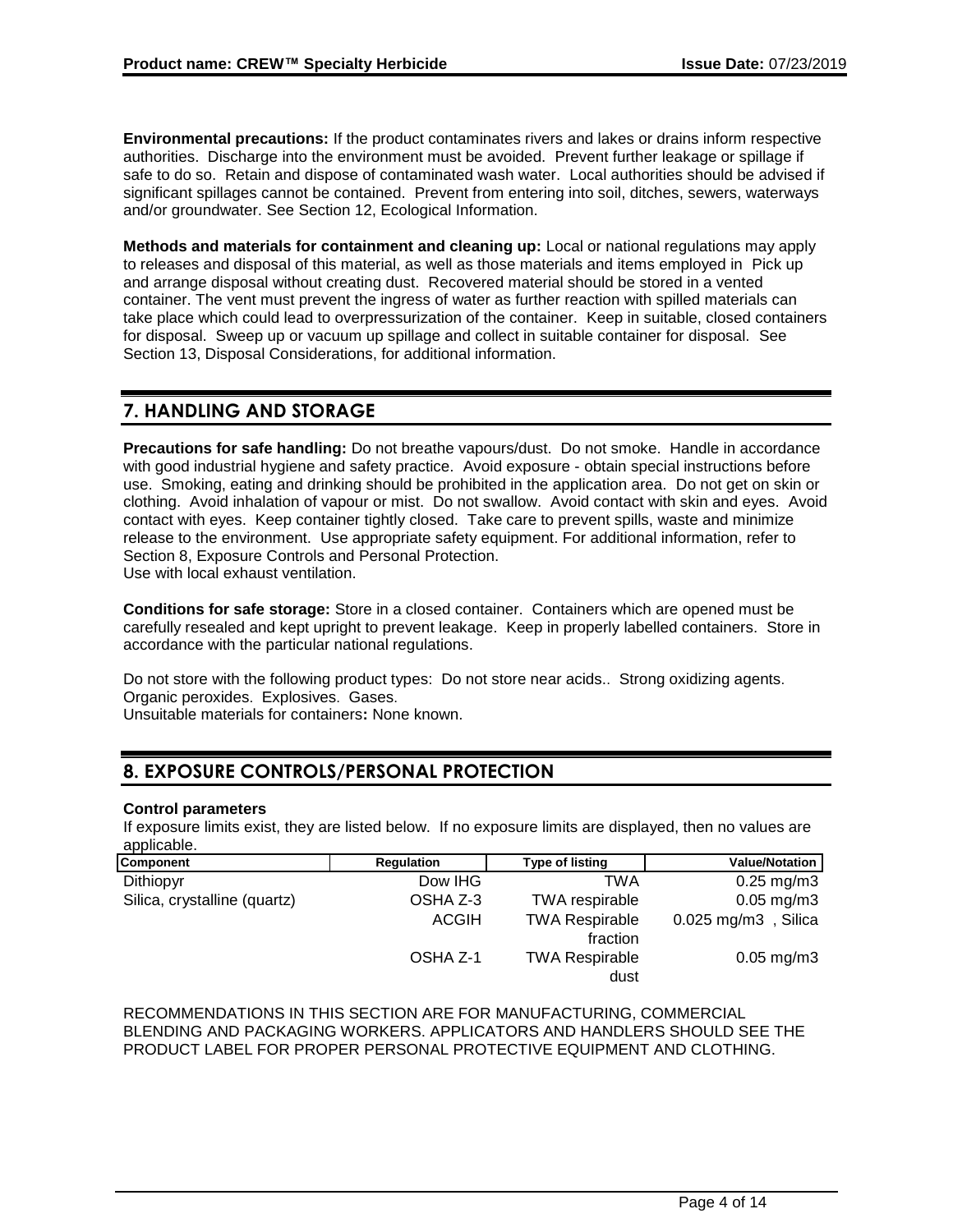#### **Exposure controls**

**Engineering controls:** Use local exhaust ventilation, or other engineering controls to maintain airborne levels below exposure limit requirements or guidelines. If there are no applicable exposure limit requirements or guidelines, general ventilation should be sufficient for most operations. Local exhaust ventilation may be necessary for some operations.

#### **Individual protection measures**

**Eye/face protection:** Use safety glasses (with side shields). If there is a potential for exposure to particles which could cause eye discomfort, wear chemical goggles. **Skin protection**

**Hand protection:** Chemical protective gloves should not be needed when handling this material. Consistent with general hygienic practice for any material, skin contact should be minimized.

**Other protection:** No precautions other than clean body-covering clothing should be needed.

**Respiratory protection:** Respiratory protection should be worn when there is a potential to exceed the exposure limit requirements or guidelines. If there are no applicable exposure limit requirements or guidelines, wear respiratory protection when adverse effects, such as respiratory irritation or discomfort have been experienced, or where indicated by your risk assessment process. In dusty or misty atmospheres, use an approved particulate respirator. The following should be effective types of air-purifying respirators: Organic vapor cartridge with a particulate pre-filter.

## **9. PHYSICAL AND CHEMICAL PROPERTIES**

| Appearance                                        |                           |
|---------------------------------------------------|---------------------------|
| <b>Physical state</b>                             | granules                  |
| Color                                             | Gray                      |
| Odor                                              | Faint                     |
| <b>Odor Threshold</b>                             | No data available         |
| рH                                                | 4.33                      |
| <b>Melting point/range</b>                        | No data available         |
| <b>Freezing point</b>                             | Not applicable            |
| Boiling point (760 mmHg)                          | Not applicable            |
| Flash point                                       | closed cup Not applicable |
| <b>Evaporation Rate (Butyl Acetate</b><br>$= 1$   | Not applicable            |
| Flammability (solid, gas)                         | No data available         |
| <b>Lower explosion limit</b>                      | Not applicable            |
| <b>Upper explosion limit</b>                      | Not applicable            |
| <b>Vapor Pressure</b>                             | Not applicable            |
| <b>Relative Vapor Density (air = 1)</b>           | Not applicable            |
| <b>Relative Density (water = 1)</b>               | 2.2                       |
| <b>Water solubility</b>                           | insoluble                 |
| <b>Partition coefficient: n-</b><br>octanol/water | No data available         |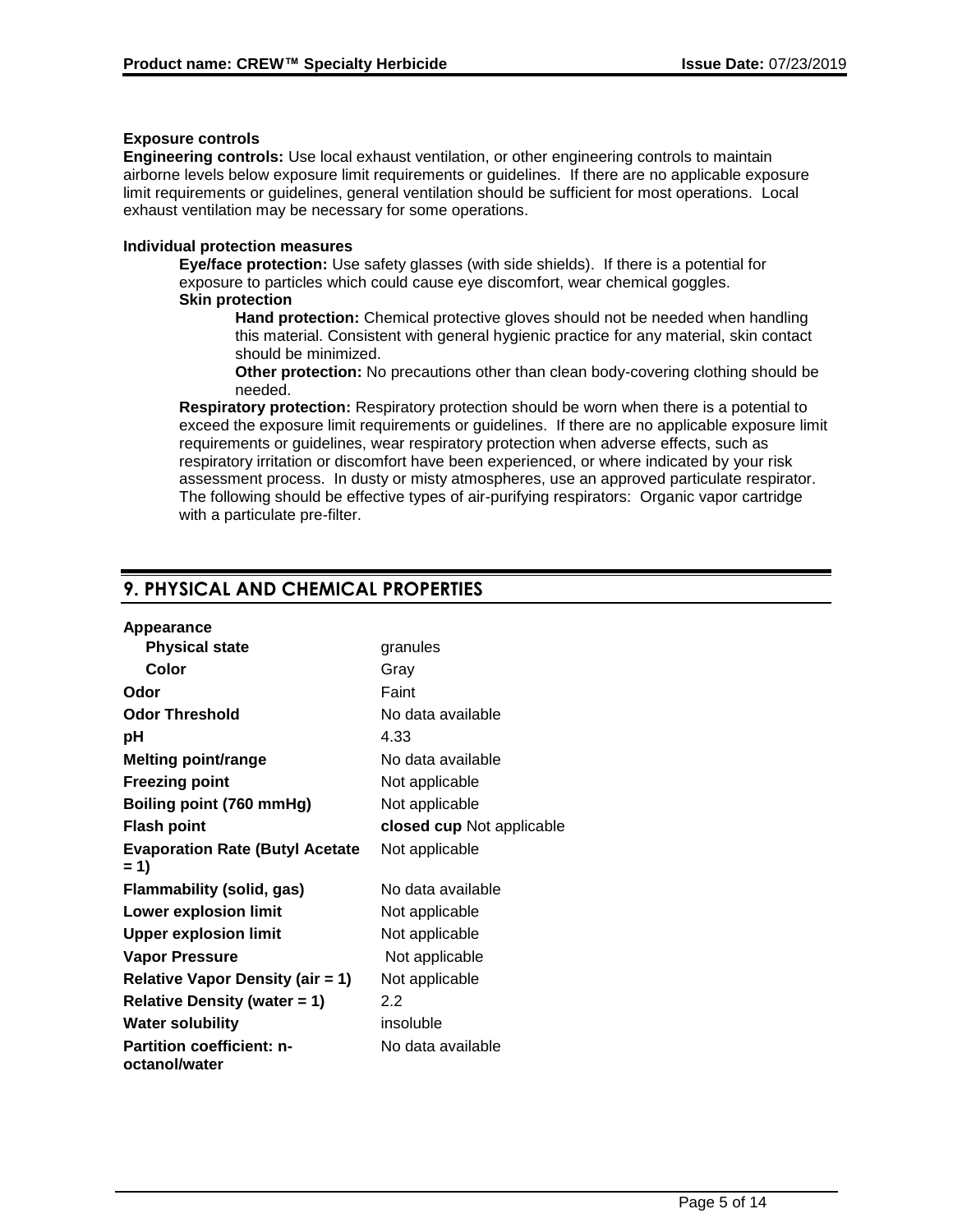| <b>Auto-ignition temperature</b> | No data available |
|----------------------------------|-------------------|
| <b>Decomposition temperature</b> | No data available |
| <b>Dynamic Viscosity</b>         | Not applicable    |
| <b>Kinematic Viscosity</b>       | No data available |
| <b>Explosive properties</b>      | No data available |
| <b>Oxidizing properties</b>      | No data available |
| Molecular weight                 | No data available |

NOTE: The physical data presented above are typical values and should not be construed as a specification.

### **10. STABILITY AND REACTIVITY**

**Reactivity:** Not classified as a reactivity hazard.

**Chemical stability:** No decomposition if stored and applied as directed. Stable under normal conditions.

**Possibility of hazardous reactions:** None known. No hazards to be specially mentioned.

**Conditions to avoid:** None known.

**Incompatible materials:** None.

**Hazardous decomposition products:** Decomposition products depend upon temperature, air supply and the presence of other materials.

## **11. TOXICOLOGICAL INFORMATION**

*Toxicological information appears in this section when such data is available.*

#### **Acute toxicity**

#### **Acute oral toxicity**

Very low toxicity if swallowed. Harmful effects not anticipated from swallowing small amounts.

As product: LD50, Rat, 22,500 mg/kg

#### **Acute dermal toxicity**

Prolonged skin contact is unlikely to result in absorption of harmful amounts. As product: The dermal LD50 has not been determined.

#### **Acute inhalation toxicity**

Dust may cause irritation to upper respiratory tract (nose and throat). As product: The LC50 has not been determined.

#### **Skin corrosion/irritation**

May cause skin irritation due to mechanical abrasion.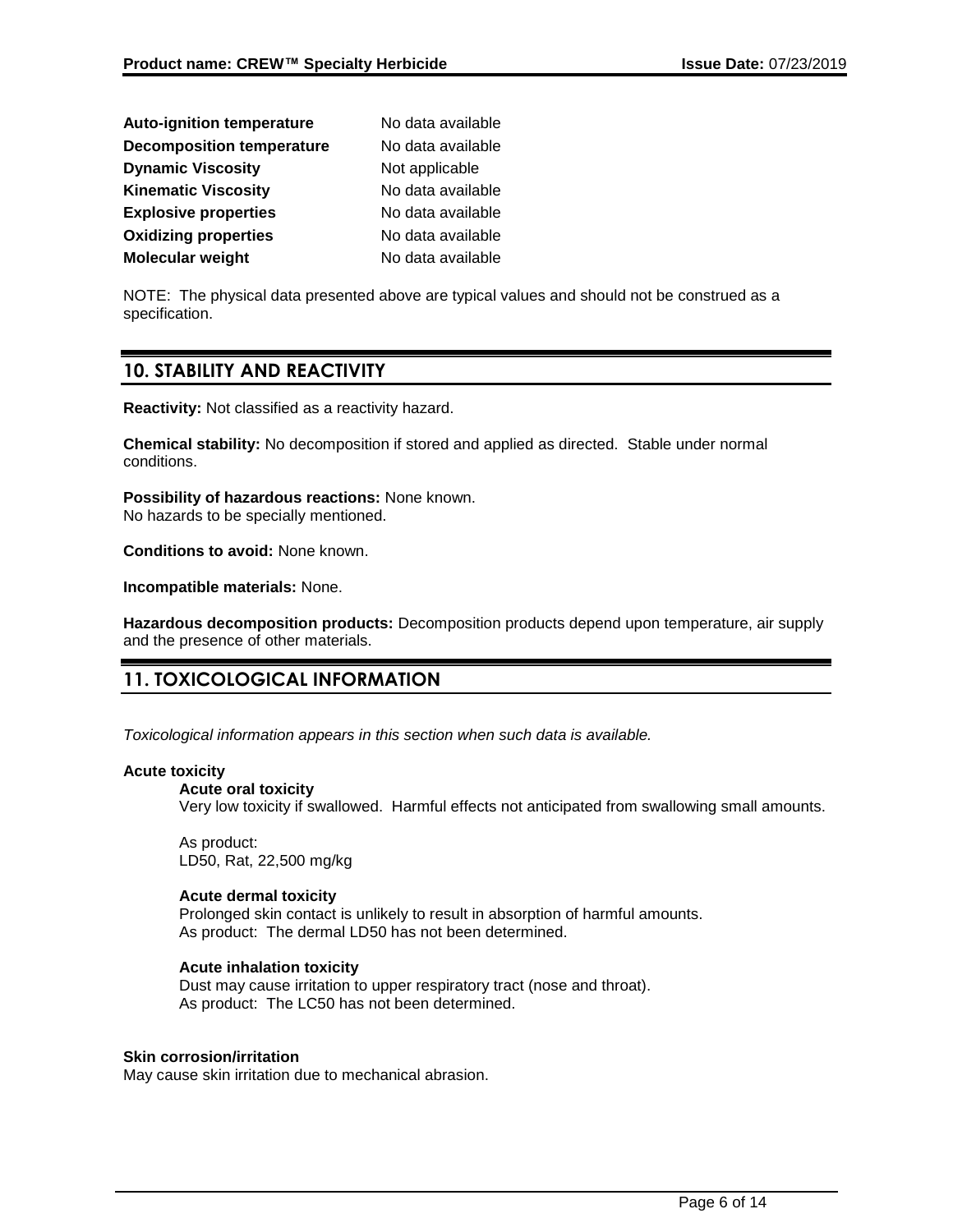#### **Serious eye damage/eye irritation**

Solid or dust may cause irritation or corneal injury due to mechanical action.

#### **Sensitization**

For skin sensitization: No relevant data found.

For respiratory sensitization: No relevant data found.

#### **Specific Target Organ Systemic Toxicity (Single Exposure)**

Available data are inadequate to determine single exposure specific target organ toxicity.

#### **Specific Target Organ Systemic Toxicity (Repeated Exposure)**

In animals, effects have been reported on the following organs: lung Repeated excessive exposure to crystalline silica may cause silicosis, a progressive and disabling disease of the lungs.

#### **Carcinogenicity**

Crystalline silica has been shown to cause cancer in laboratory animals and humans.

**Teratogenicity** No relevant data found.

**Reproductive toxicity**

No relevant data found.

#### **Mutagenicity**

No relevant data found.

#### **Aspiration Hazard**

Based on physical properties, not likely to be an aspiration hazard.

#### **COMPONENTS INFLUENCING TOXICOLOGY:**

#### **Isoxaben**

#### **Acute dermal toxicity**

LD50, Rabbit, male and female, > 2,000 mg/kg No deaths occurred at this concentration.

#### **Acute inhalation toxicity**

Prolonged excessive exposure to dust may cause adverse effects. Based on the available data, narcotic effects were not observed. Based on the available data, respiratory irritation was not observed.

LC50, Rat, male and female, 4 Hour, dust/mist, > 2.93 mg/l

Maximum attainable concentration. No deaths occurred at this concentration.

#### **Dithiopyr**

#### **Acute dermal toxicity**

LD50, Rabbit, > 5,000 mg/kg No deaths occurred at this concentration.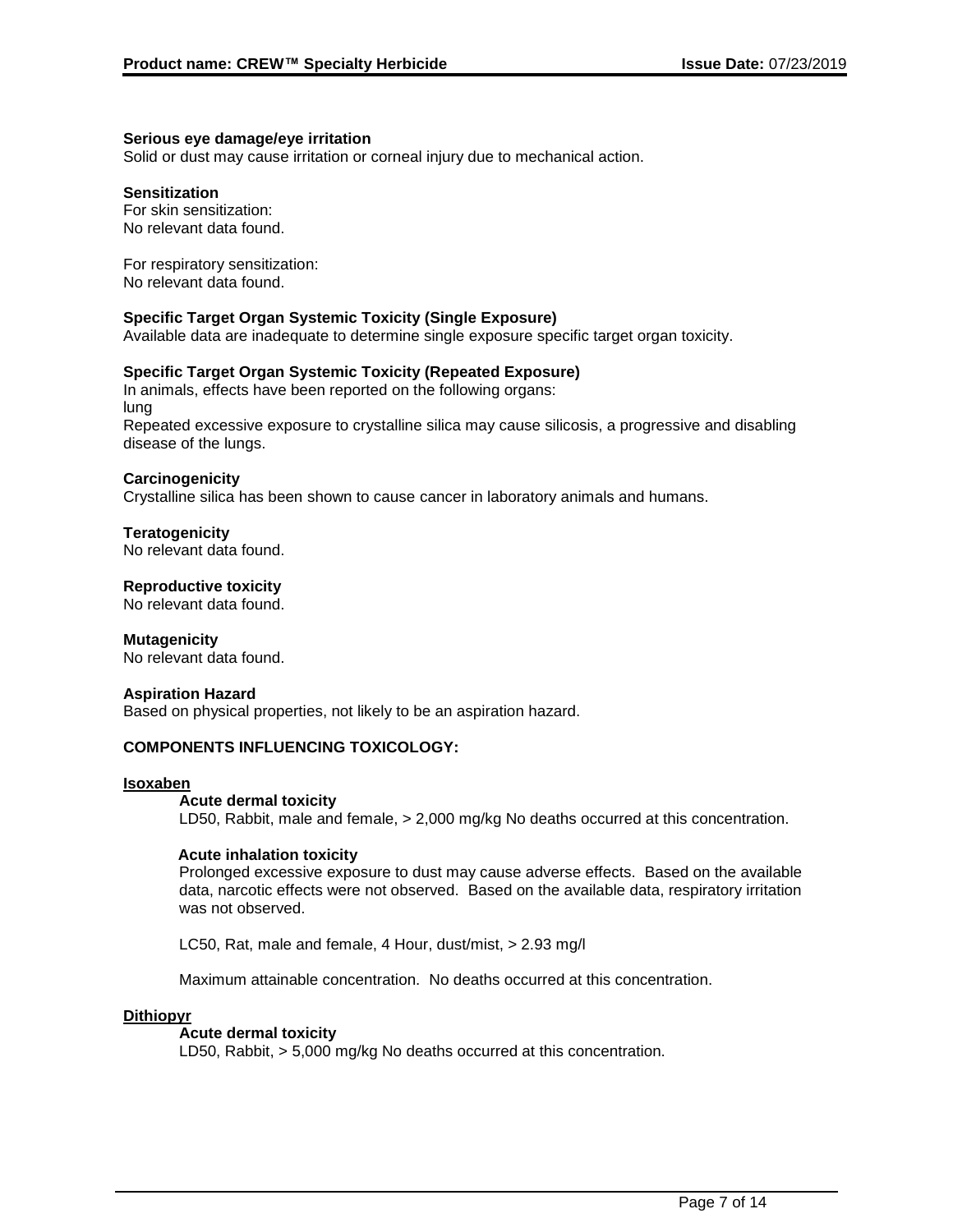#### **Acute inhalation toxicity**

No adverse effects are anticipated from inhalation. Based on the available data, narcotic effects were not observed. Based on the available data, respiratory irritation was not observed.

LC50, Rat, 4 Hour, dust/mist, > 5.98 mg/l No deaths occurred at this concentration.

#### **Bentonite**

#### **Acute dermal toxicity**

The dermal LD50 has not been determined.

#### **Acute inhalation toxicity**

No adverse effects are anticipated from single exposure to dust.

As product: The LC50 has not been determined.

#### **Silica, crystalline (quartz)**

**Acute dermal toxicity** The dermal LD50 has not been determined.

#### **Acute inhalation toxicity**

Vapors are unlikely due to physical properties. Dust may cause irritation of the upper respiratory tract (nose and throat) and lungs. Excessive exposure may cause lung injury.

The LC50 has not been determined.

| Carcinogenicity              |              |                                 |
|------------------------------|--------------|---------------------------------|
| Component                    | List         | <b>Classification</b>           |
| Silica, crystalline (quartz) | <b>IARC</b>  | Group 1: Carcinogenic to humans |
|                              | US NTP       | Known to be human carcinogen    |
|                              | <b>ACGIH</b> | A2: Suspected human carcinogen  |
|                              |              |                                 |

## **12. ECOLOGICAL INFORMATION**

*Ecotoxicological information appears in this section when such data is available.*

#### **Toxicity**

#### **Isoxaben**

#### **Acute toxicity to fish**

Material is very highly toxic to aquatic organisms on an acute basis (LC50/EC50 <0.1 mg/L in the most sensitive species).

The LC50 value is above the water solubility.

LC50, Oncorhynchus mykiss (rainbow trout), static test, 96 Hour, 1.2 mg/l, OECD Test Guideline 203 or Equivalent

The LC50 value is above the water solubility.

LC50, Cyprinodon variegatus (sheepshead minnow), static test, 96 Hour, > 0.87 mg/l, OECD Test Guideline 203 or Equivalent

#### **Acute toxicity to aquatic invertebrates**

The EC50 value is above the water solubility.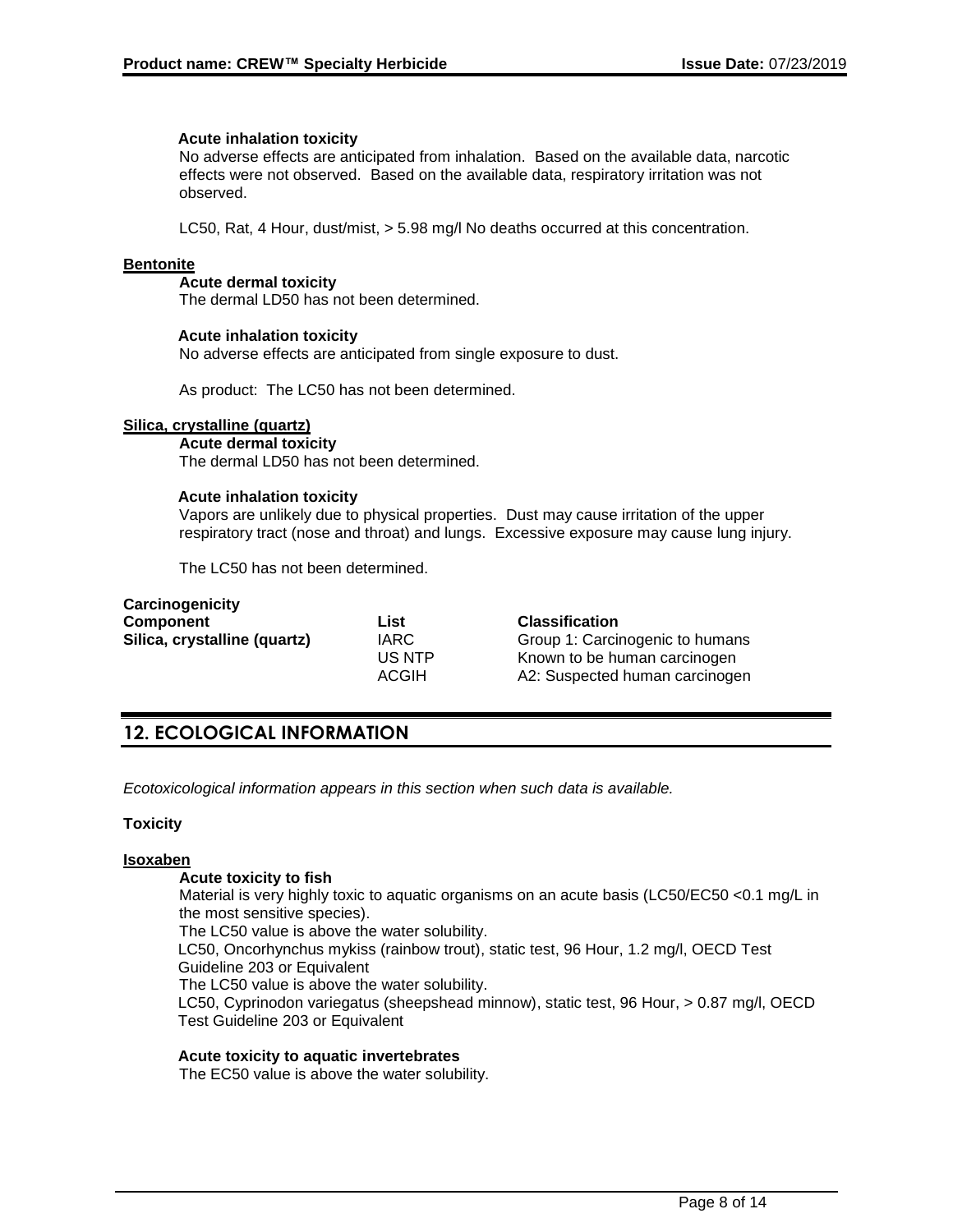EC50, Daphnia magna (Water flea), static test, 48 Hour, > 1.3 mg/l, OECD Test Guideline 202 or Equivalent

#### **Acute toxicity to algae/aquatic plants**

EbC50, Lemna minor (duckweed), static test, 7 d, Biomass, 0.011 mg/l, OECD Test Guideline 201 or Equivalent The EC50 value is above the water solubility. ErC50, Pseudokirchneriella subcapitata (green algae), static test, 72 Hour, Growth rate inhibition,  $> 1.2$  mg/l

The EC50 value is above the water solubility.

ErC50, Skeletonema costatum (marine diatom), static test, 72 Hour, > 0.49 mg/l

#### **Toxicity to bacteria**

EC50, activated sludge, Respiration inhibition, 3 Hour, Respiration rates., > 100 mg/l

#### **Chronic toxicity to fish**

NOEC, Pimephales promelas (fathead minnow), semi-static test, 33 d, growth, 0.4 mg/l LOEC, Pimephales promelas (fathead minnow), semi-static test, 33 d, growth,  $> 0.40$  mg/l MATC (Maximum Acceptable Toxicant Level), Pimephales promelas (fathead minnow), semistatic test, 33 d, growth, > 0.40 mg/l

#### **Chronic toxicity to aquatic invertebrates**

NOEC, Daphnia magna (Water flea), static test, 21 d, growth, 0.69 mg/l LOEC, Daphnia magna (Water flea), static test, 21 d, growth, 1.01 mg/l MATC (Maximum Acceptable Toxicant Level), Daphnia magna (Water flea), static test, 21 d, growth, 0.85 mg/l NOEC, saltwater mysid Mysidopsis bahia, flow-through test, 28 d, 0.841 mg/l LOEC, saltwater mysid Mysidopsis bahia, flow-through test,  $28 d$ ,  $> 0.841$  mg/l NOEC, Midge (Chironomus riparius), static test, 28 d, mortality, 32 mg/l LOEC, Midge (Chironomus riparius), static test, 28 d, mortality, 64 mg/l MATC (Maximum Acceptable Toxicant Level), Midge (Chironomus riparius), static test, 28 d, mortality, 48 mg/l

#### **Toxicity to Above Ground Organisms**

Material is practically non-toxic to birds on an acute basis (LD50 > 2000 mg/kg). Material is moderately toxic to birds on a dietary basis (LC50 between 501 and 1000 ppm). oral LD50, Colinus virginianus (Bobwhite quail), 14 d, > 2000mg/kg bodyweight. LC50, Colinus virginianus (Bobwhite quail), 8 d, > 937mg/kg diet. oral LD50, Apis mellifera (bees), > 100micrograms/bee contact LD50, Apis mellifera (bees), 48 Hour, > 100micrograms/bee

#### **Toxicity to soil-dwelling organisms**

LC50, Eisenia fetida (earthworms), 14 d, > 1,000 mg/kg

#### **Dithiopyr**

#### **Acute toxicity to fish**

Material is very highly toxic to aquatic organisms on an acute basis (LC50/EC50 <0.1 mg/L in the most sensitive species).

LC50, Oncorhynchus mykiss (rainbow trout), 96 Hour, 0.5 mg/l

#### **Acute toxicity to aquatic invertebrates**

EC50, Daphnia magna (Water flea), 48 Hour, > 1.1 mg/l, OECD Test Guideline 202

#### **Acute toxicity to algae/aquatic plants**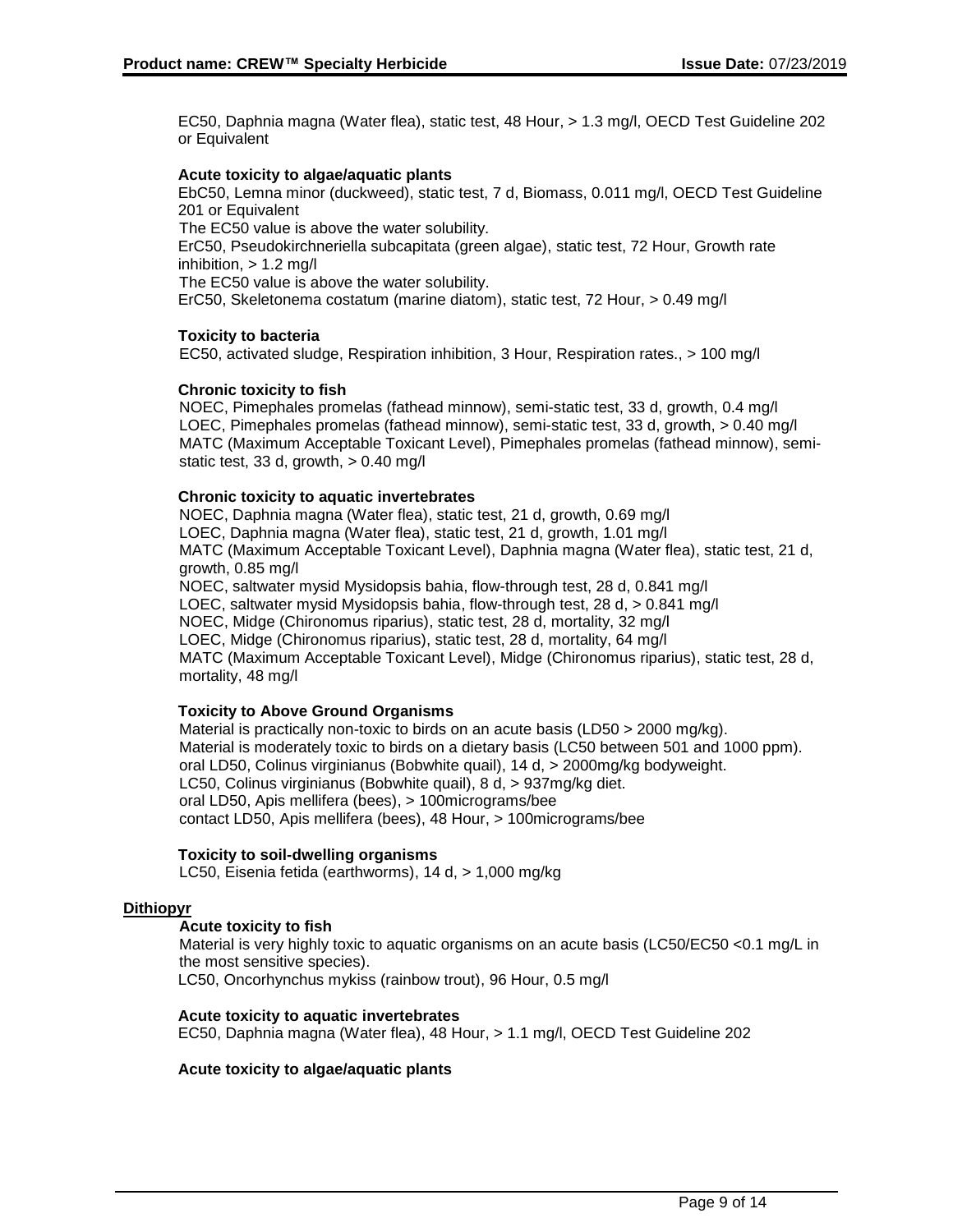EC50, Selenastrum capricornutum (green algae), Static, 5 d, 0.020 mg/l ErC50, Lemna gibba (gibbous duckweed), 7 d, 0.014 mg/l NOEC, Lemna gibba (gibbous duckweed), 7 d, 0.0024 mg/l

#### **Toxicity to Above Ground Organisms**

Material is practically non-toxic to birds on an acute basis (LD50 > 2000 mg/kg). Material is practically non-toxic to birds on a dietary basis (LC50 > 5000 ppm). oral LD50, Colinus virginianus (Bobwhite quail), > 2250mg/kg bodyweight. dietary LC50, Colinus virginianus (Bobwhite quail), > 5620mg/kg diet. contact LD50, Apis mellifera (bees), 48 Hour, > 100µg/bee oral LD50, Apis mellifera (bees), 48 Hour, > 119µg/bee

#### **Toxicity to soil-dwelling organisms**

LC50, Eisenia fetida (earthworms), > 1,000 mg/kg

#### **Bentonite**

#### **Acute toxicity to fish**

Material is practically non-toxic to fish on an acute basis (LC50 > 100 mg/L). LC50, Pimephales promelas (fathead minnow), 96 Hour, > 100 mg/l

#### **Silica, crystalline (quartz)**

**Acute toxicity to fish** Not expected to be acutely toxic to aquatic organisms.

#### **Persistence and degradability**

#### **Isoxaben**

**Biodegradability:** Material is expected to biodegrade very slowly (in the environment). Fails to pass OECD/EEC tests for ready biodegradability. Biodegradation rate may increase in soil and/or water with acclimation.

**Theoretical Oxygen Demand:** 1.98 mg/mg

**Chemical Oxygen Demand:** 1.77 mg/g

**Stability in Water (1/2-life)** Hydrolysis, half-life, > 5 d, pH 7.0

**Photodegradation**

**Test Type:** Half-life (direct photolysis) **Method:** Measured **Photodegradation Test Type:** Half-life (direct photolysis) **Photodegradation Test Type:** Half-life (indirect photolysis) **Sensitization:** OH radicals **Atmospheric half-life:** 0.628 Hour **Method:** Estimated.

#### **Dithiopyr**

**Biodegradability:** Biodegradation may occur under aerobic conditions (in the presence of oxygen).

#### **Bentonite**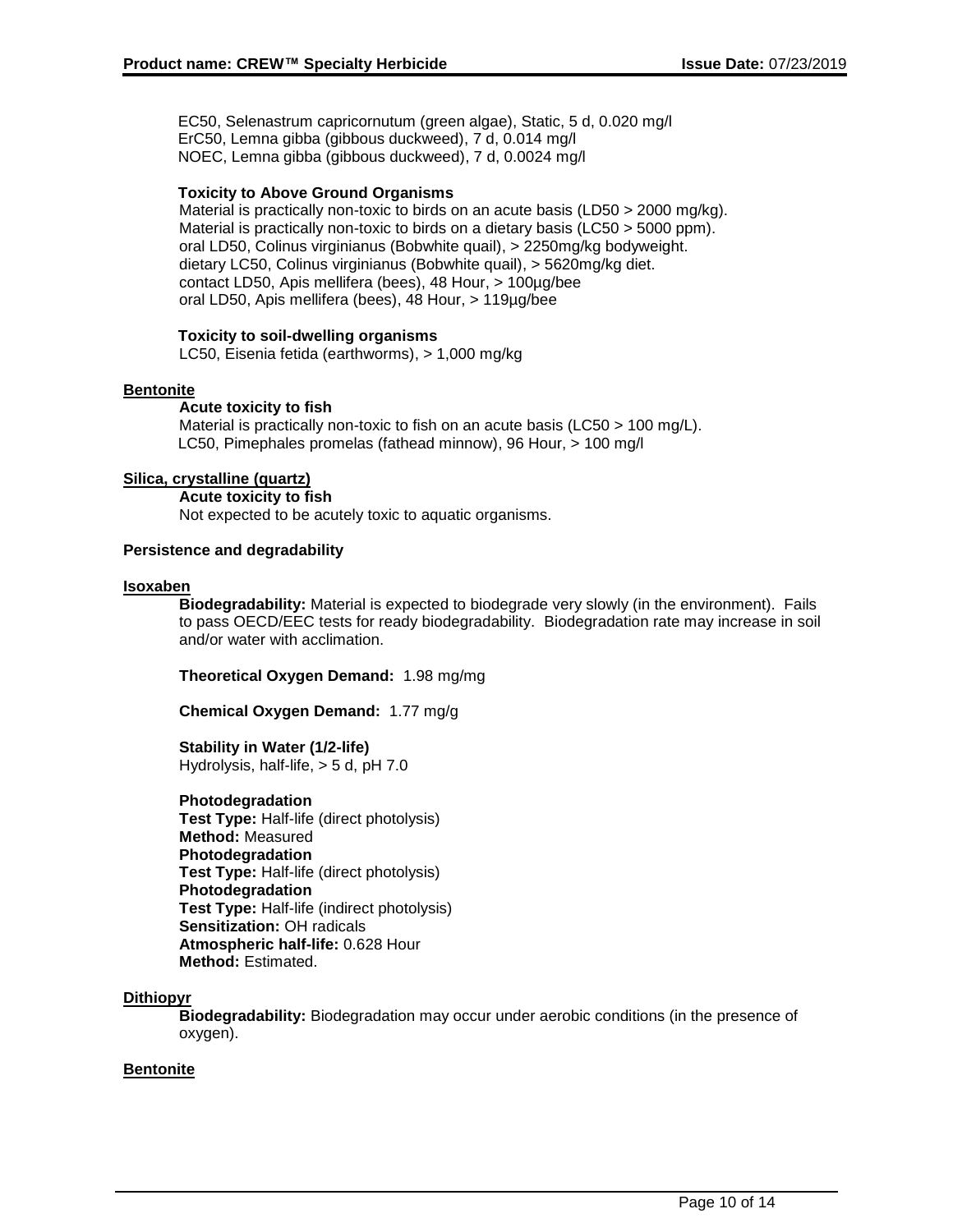**Biodegradability:** Biodegradation is not applicable.

#### **Silica, crystalline (quartz)**

**Biodegradability:** Biodegradation is not applicable.

#### **Bioaccumulative potential**

#### **Isoxaben**

**Bioaccumulation:** Bioconcentration potential is low (BCF < 100 or Log Pow < 3). **Partition coefficient: n-octanol/water(log Pow):** 2.64 Measured

#### **Dithiopyr**

**Bioaccumulation:** Bioconcentration potential is moderate (BCF between 100 and 3000 or Log Pow between 3 and 5).

**Partition coefficient: n-octanol/water(log Pow):** 4.75 Measured

#### **Bentonite**

**Bioaccumulation:** Partitioning from water to n-octanol is not applicable.

#### **Silica, crystalline (quartz)**

**Bioaccumulation:** Partitioning from water to n-octanol is not applicable.

#### **Mobility in soil**

#### **Isoxaben**

Potential for mobility in soil is low (Koc between 500 and 2000). **Partition coefficient (Koc):** 700 - 1290

#### **Dithiopyr**

Expected to be relatively immobile in soil (Koc > 5000). Given its very low Henry's constant, volatilization from natural bodies of water or moist soil is not expected to be an important fate process. **Partition coefficient (Koc):** 20500

#### **Bentonite**

No relevant data found.

#### **Silica, crystalline (quartz)**

No relevant data found.

## **13. DISPOSAL CONSIDERATIONS**

**Disposal methods:** If wastes and/or containers cannot be disposed of according to the product label directions, disposal of this material must be in accordance with your local or area regulatory authorities. This information presented below only applies to the material as supplied. The identification based on characteristic(s) or listing may not apply if the material has been used or otherwise contaminated. It is the responsibility of the waste generator to determine the toxicity and physical properties of the material generated to determine the proper waste identification and disposal methods in compliance with applicable regulations. If the material as supplied becomes a waste, follow all applicable regional, national and local laws.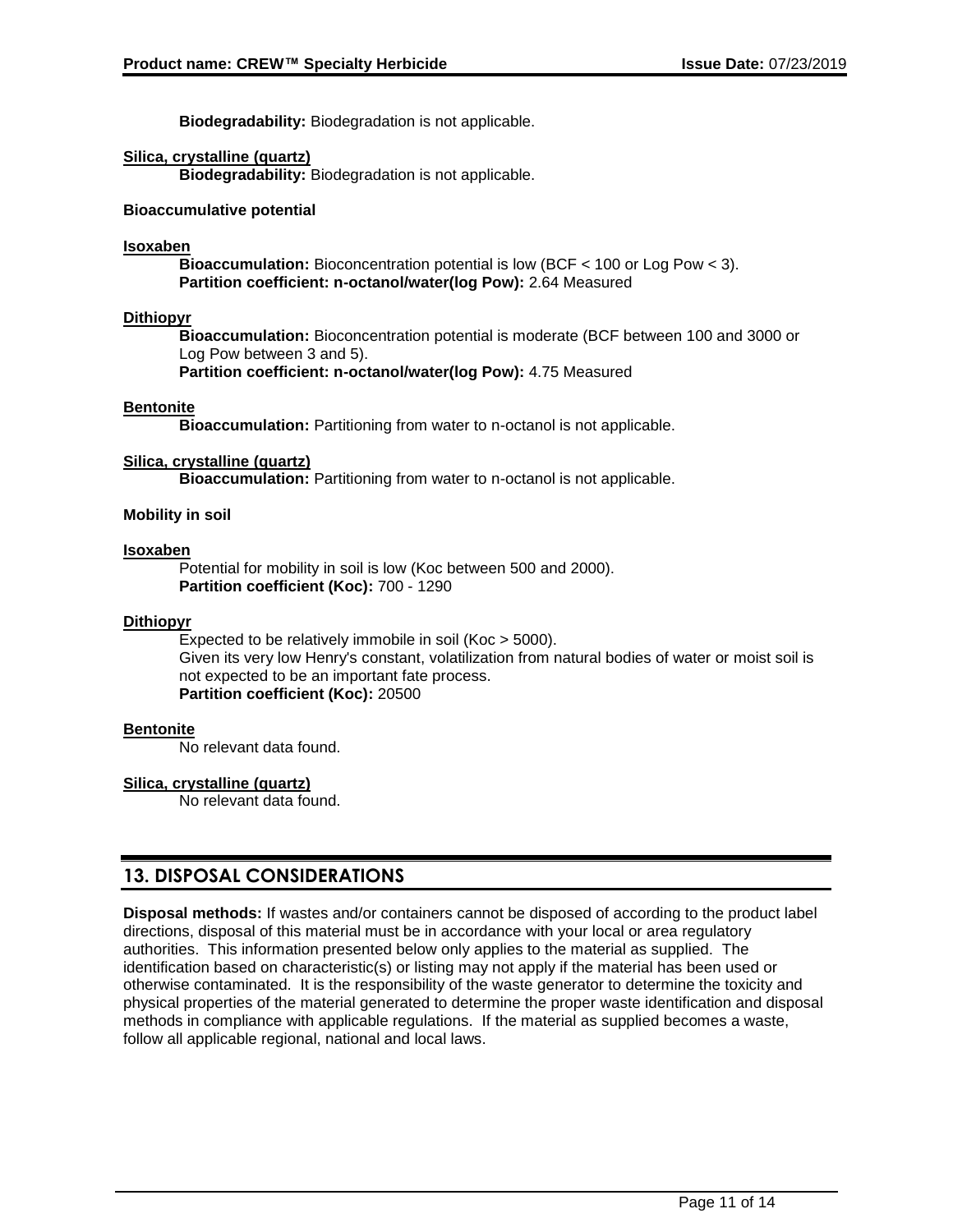### **14. TRANSPORT INFORMATION**

**Transport in bulk** 

**IBC or IGC Code**

#### **DOT**

Not regulated for transport

#### **Classification for SEA transport (IMO-IMDG):**

Not regulated for transport **according to Annex I or II of MARPOL 73/78 and the**  Consult IMO regulations before transporting ocean bulk

**Classification for AIR transport (IATA/ICAO):**

Not regulated for transport

This information is not intended to convey all specific regulatory or operational requirements/information relating to this product. Transportation classifications may vary by container volume and may be influenced by regional or country variations in regulations. Additional transportation system information can be obtained through an authorized sales or customer service representative. It is the responsibility of the transporting organization to follow all applicable laws, regulations and rules relating to the transportation of the material.

## **15. REGULATORY INFORMATION**

#### **Superfund Amendments and Reauthorization Act of 1986 Title III (Emergency Planning and Community Right-to-Know Act of 1986) Sections 311 and 312**

**Carcinogenicity** Specific target organ toxicity (single or repeated exposure)

#### **Superfund Amendments and Reauthorization Act of 1986 Title III (Emergency Planning and Community Right-to-Know Act of 1986) Section 313**

This material does not contain any chemical components with known CAS numbers that exceed the threshold (De Minimis) reporting levels established by SARA Title III, Section 313.

#### **Pennsylvania Right To Know**

The following chemicals are listed because of the additional requirements of Pennsylvania law:

#### **Components CASRN**

Silica, crystalline (quartz) 14808-60-7 Dipropylene glycol 25265-71-8

#### **California Prop. 65**

WARNING: This product can expose you to chemicals including Silica, crystalline (quartz), which is/are known to the State of California to cause cancer, and Toluene, which is/are known to the State of California to cause birth defects or other reproductive harm. For more information go to www.P65Warnings.ca.gov.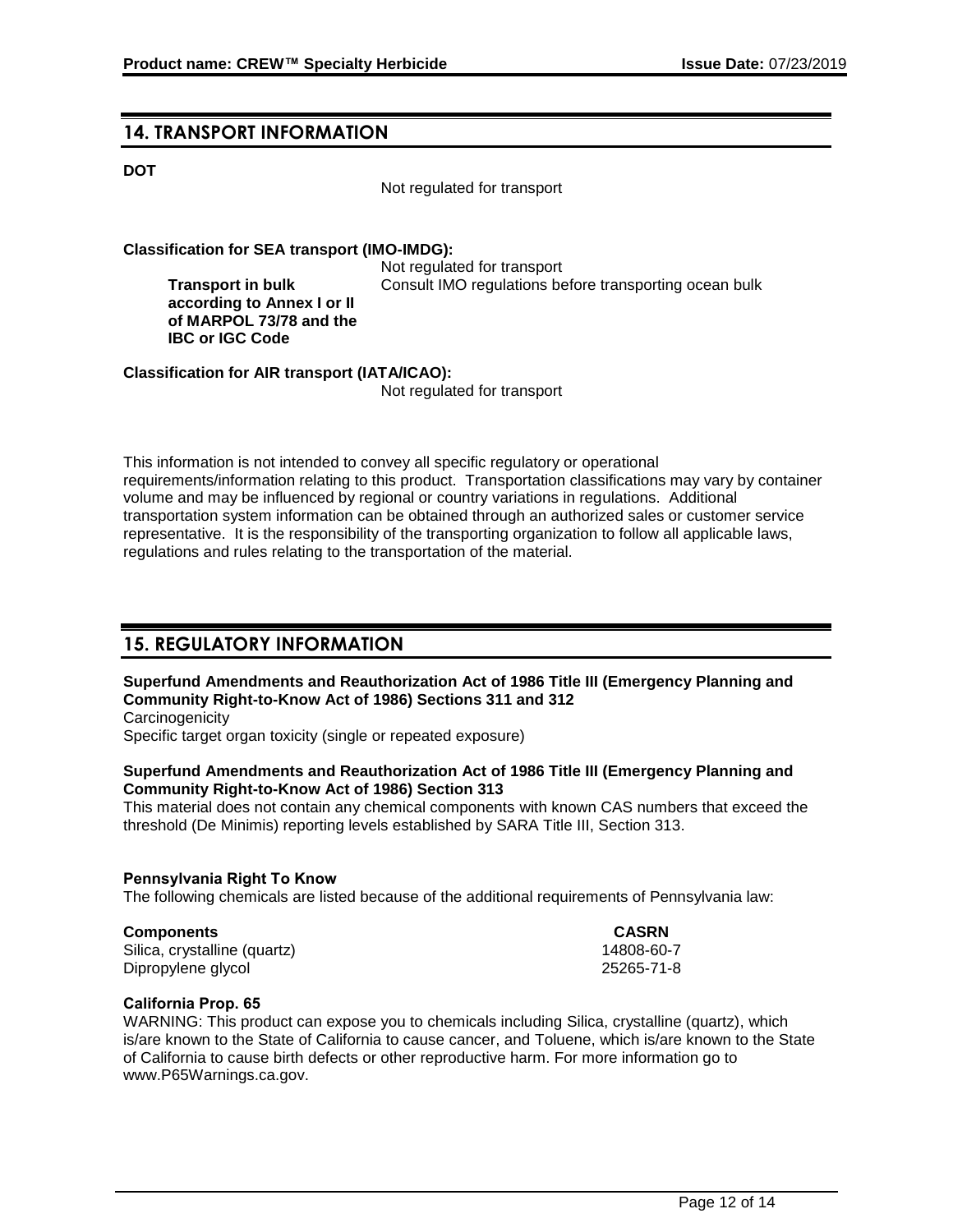#### **United States TSCA Inventory (TSCA)**

This product contains chemical substance(s) exempt from U.S. EPA TSCA Inventory requirements. It is regulated as a pesticide subject to Federal Insecticide, Fungicide, and Rodenticide Act (FIFRA) requirements.

## **16. OTHER INFORMATION**

#### **Hazard Rating System**

**NFPA**

| Health | Flammability | <b>Instability</b> |
|--------|--------------|--------------------|
|        |              |                    |

#### **Revision**

Identification Number: 97069534 / A211 / Issue Date: 07/23/2019 / Version: 1.0 DAS Code: GF-3985

Most recent revision(s) are noted by the bold, double bars in left-hand margin throughout this document.

#### **Legend**

| <b>ACGIH</b> | USA. ACGIH Threshold Limit Values (TLV)                                             |
|--------------|-------------------------------------------------------------------------------------|
| Dow IHG      | Dow Industrial Hygiene Guideline                                                    |
| OSHA Z-1     | USA. Occupational Exposure Limits (OSHA) - Table Z-1 Limits for Air<br>Contaminants |
| OSHA Z-3     | USA. Occupational Exposure Limits (OSHA) - Table Z-3 Mineral Dusts                  |
| <b>TWA</b>   | Time Weighted Average (TWA):                                                        |

#### **Full text of other abbreviations**

AICS - Australian Inventory of Chemical Substances; ASTM - American Society for the Testing of Materials; bw - Body weight; CERCLA - Comprehensive Environmental Response, Compensation, and Liability Act; CMR - Carcinogen, Mutagen or Reproductive Toxicant; DIN - Standard of the German Institute for Standardisation; DOT - Department of Transportation; DSL - Domestic Substances List (Canada); ECx - Concentration associated with x% response; EHS - Extremely Hazardous Substance; ELx - Loading rate associated with x% response; EmS - Emergency Schedule; ENCS - Existing and New Chemical Substances (Japan); ErCx - Concentration associated with x% growth rate response; ERG - Emergency Response Guide; GHS - Globally Harmonized System; GLP - Good Laboratory Practice; HMIS - Hazardous Materials Identification System; IARC - International Agency for Research on Cancer; IATA - International Air Transport Association; IBC - International Code for the Construction and Equipment of Ships carrying Dangerous Chemicals in Bulk; IC50 - Half maximal inhibitory concentration; ICAO - International Civil Aviation Organization; IECSC - Inventory of Existing Chemical Substances in China; IMDG - International Maritime Dangerous Goods; IMO - International Maritime Organization; ISHL - Industrial Safety and Health Law (Japan); ISO - International Organisation for Standardization; KECI - Korea Existing Chemicals Inventory; LC50 - Lethal Concentration to 50 % of a test population; LD50 - Lethal Dose to 50% of a test population (Median Lethal Dose); MARPOL - International Convention for the Prevention of Pollution from Ships; MSHA - Mine Safety and Health Administration; n.o.s. - Not Otherwise Specified; NFPA - National Fire Protection Association; NO(A)EC - No Observed (Adverse) Effect Concentration; NO(A)EL - No Observed (Adverse) Effect Level; NOELR - No Observable Effect Loading Rate; NTP - National Toxicology Program; NZIoC - New Zealand Inventory of Chemicals; OECD - Organization for Economic Co-operation and Development; OPPTS - Office of Chemical Safety and Pollution Prevention; PBT - Persistent, Bioaccumulative and Toxic substance; PICCS - Philippines Inventory of